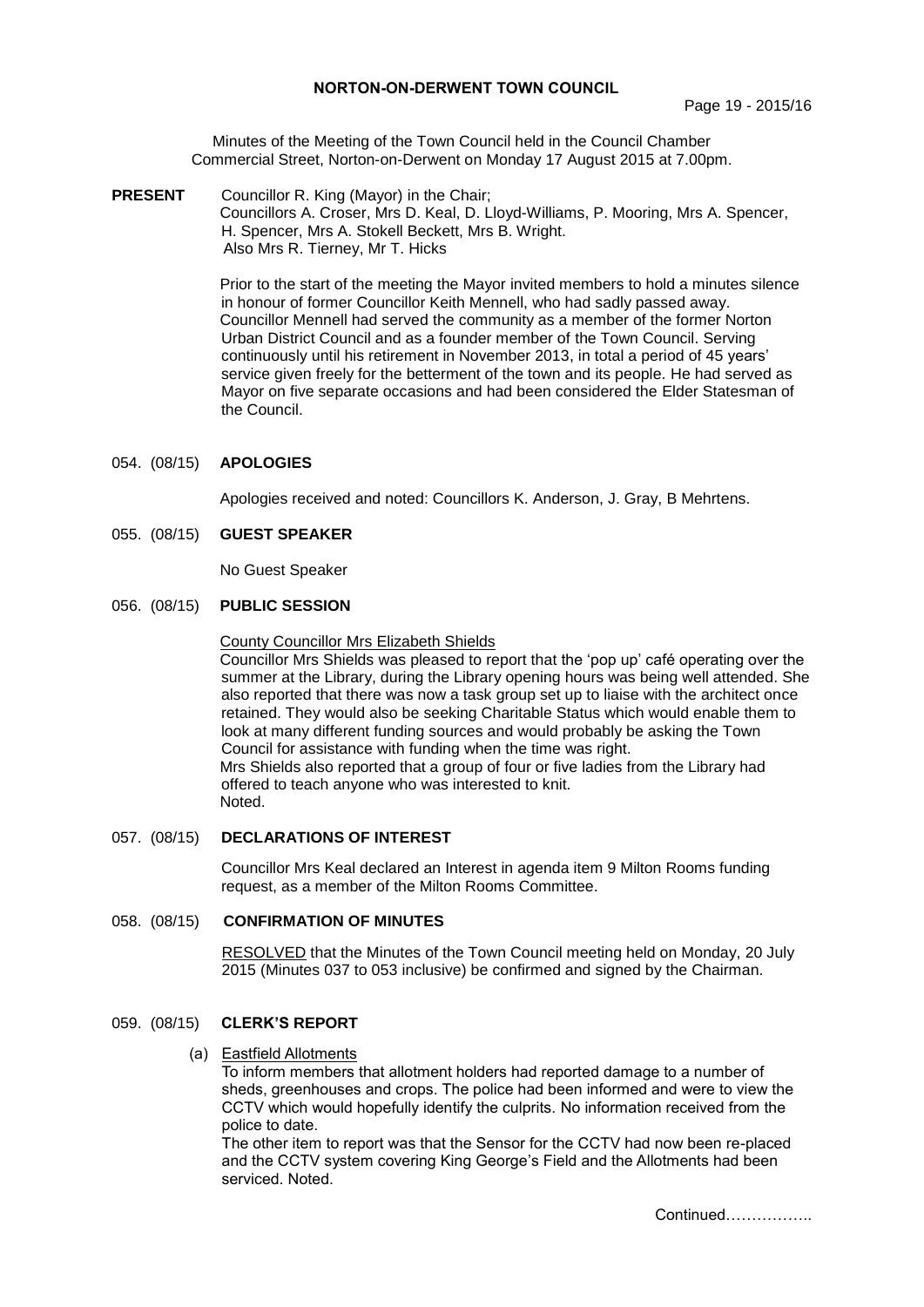# 059. (08/15) **CLERK'S REPORT** (continued)

(b) King George's Field

To report receipt of a request for the use of King George's Field as a lunch stop for a charity cycle ride taking place on Friday 11 September 2015. The ride which would be from Blackpool to Scarborough was being organised by Skyline Events on behalf of the Canal and River Trust. They had asked if it would be possible to make use of the field from 8am onwards on the day, the organisation would be bringing their own caterers and would be setting up a small marquee to prepare approximately 40 lunches. The riders would be expected to pass through between 11am to 2pm, and the organisers would expect to be all cleared away by 4pm.

Members agreed the use of the field, the Clerk to make arrangements for the day.

(c) Litter Bins

To report that the litter bins had now been installed, one on the entrance road to the Ryedale Community Leisure Centre and one at King George's Field and the dog bin on Westfield Way that was blocking the new footpath had been re-located. Noted.

(d) Grants To Voluntary Organisations

To inform members that Grant Awards were to be considered at the September meeting of the Town Council, requests already received;

- Next Steps (£2,000.00)
- Ryedale Special Families (no specific amount)
- Dickens Gift to Yorkshire (£500.00)
- Ryedale Foodbank (£700.00)<br>Ryedale District Council Ch
- Ryedale District Council Chairman's Charity Fund

There was also a request for support from Ryedale Citizens Advice Bureau.

Other possible requests could be from Welham Bowls Club for fencing, and St Peter's Church for tower repairs. Noted.

# 060. (08/15) **TOWN MAYOR'S REPORT**

### (a) Skatepark Meeting

Along with both Clerks the Mayor had attended the Skatepark and met with the representatives from the firm that had carried out the repairs to the equipment. The work undertaken had not been totally satisfactory, but had been corrected while on site. It was then agreed that the outstanding account be paid. It was thought that a meeting should be arranged with Malton Town Council before any further work was undertaken. Noted.

(b) Malton & Norton Chamber of Trade

The Mayor had attended the meeting of the Malton & Norton Chamber of Trade, at which there had been a general discussion on Christmas Lights. The Marketing Manager for Stitches who was very switched on with social media had been due to have a further meeting to expand on this topic, but had had to cancel. Noted.

(c) National Women's Register

The Mayor had been invited to welcome the members of The National Women's Register, who were holding a meeting at the Ryedale Community Leisure Centre. Noted.

(d) Bowling

The Mayor reported on the bowls match which had taken place between council members, Acorn Community Care and members of the Bowls Club. This had been a most enjoyable evening and had been very well attended, the Mayor thanked all who had managed to attend. He also stated that as there were evenings at the Bowls Club that had availability for bowling, it might be an idea to organise another evening. Noted.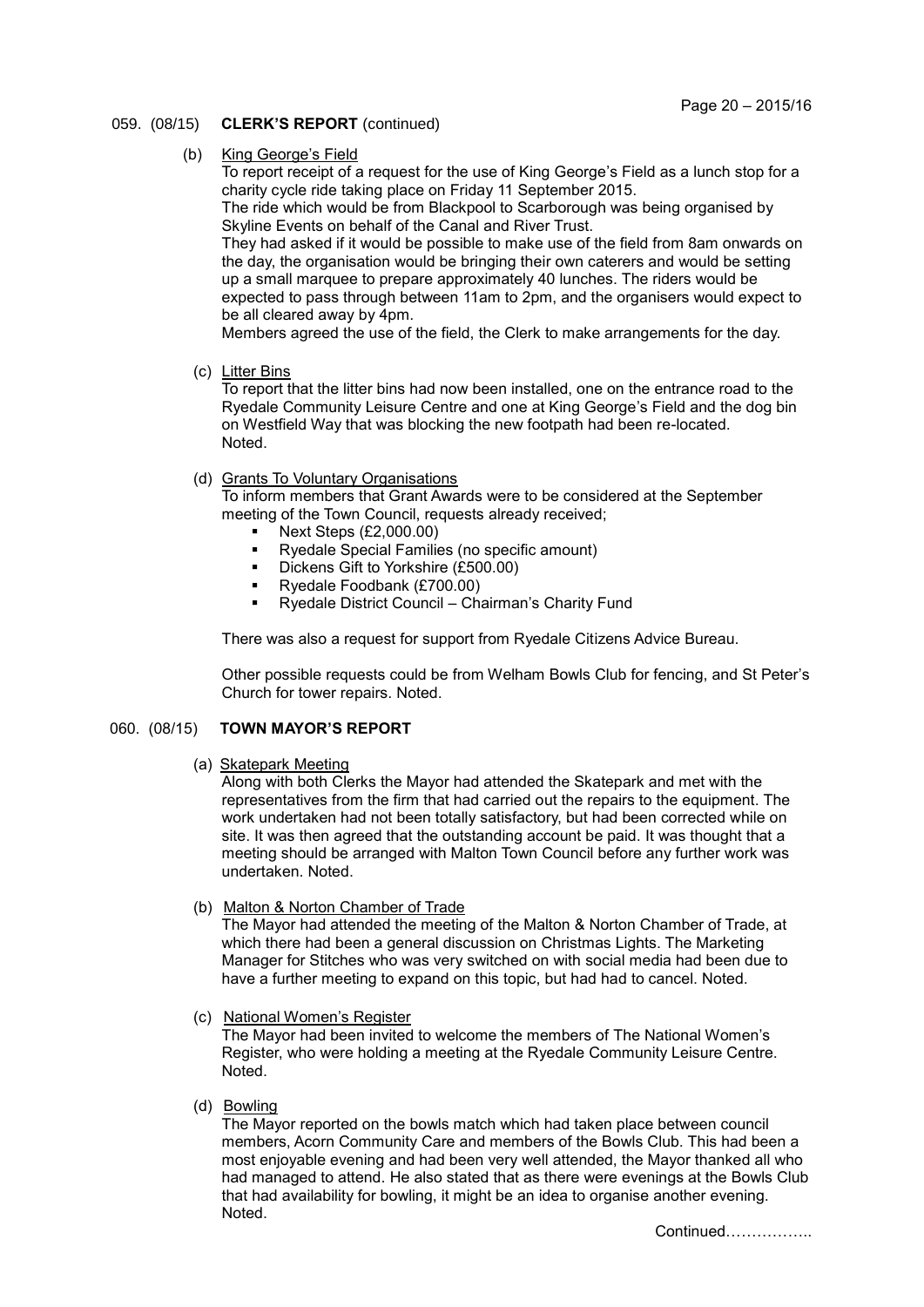# 061. (08/15) **FINANCIAL MATTERS**

### (a) Accounts paid and for payment

The Clerk reported that accounts nos. 085 to 097 inclusive, amounting to £15,364.94 had been paid since the last meeting of the Council.

 RESOLVED that account nos. 098 to 108 inclusive, amounting to £3,935.38 be paid. Cheques were drawn and signed accordingly.

(b) Financial report

The Clerk's financial report for the period 01.07.15 to 31.07.15 was received.

- (c) Budgetary monitoring The Clerk's report for the period ending 31 July 2015 was received.
- (d) External Audit

To report completion of the External Audit for the year to 31 March 2015. Completed without comment. Noted by members.

### 062. (08/15) **PLANNING MATTERS**

- (a) Planning applications referred to the Town Council by Ryedale District Council, for comment and/or recommendation were dealt with as follows: -
- 15/00794/ADV Display of 1no. non illuminated post mounted town entrance sign Land adjacent to Norton Villa, Scarborough Road, Norton For: Norton Town Council (Mrs Rosalind Tierney) Endorsed
- 15/00798/ADV Display of 1no. non illuminated post mounted town entrance sign Verge opposite Whitewall Quarry, Welham Road, Norton For: Norton Town Council (Mrs Rosalind Tierney) Endorsed
- 15/00820/HOUSE Erection of single storey garden room to rear and side elevations (part retrospective application). 102 Langton Road, Norton, Malton, YO17 9AE For: Mr Lee Rushworth RESOLVED Recommend Approval
- 15/00825/FUL Replacement of window to the Wold Street frontage with a pair of panelled entrance doors and formation of pitched roof over a part of existing single storey flat roofed food preparation area. 7 Wold Street, Norton, YO17 9AA For: Fletchers Butchers RESOLVED Recommend Approval subject to satisfying the requirements of the prevailing Conservation Area.
- 15/00767/FUL Installation of screens between wash down bays and installation of new wheel wash. Karro Foods Ltd, Westfield Way, Norton, Malton, YO17 9HG For: Karro Food Group RESOLVED Recommend Approval.
- 15/00877/FUL Erection of a three bedroom dwelling with attached double garage with bedroom above. Land to rear of 72 Welham Road, Welham Road, Norton, YO17 9DS For: Mr & Mrs D Whattam RESOLVED Recommend Approval.

Continued……………..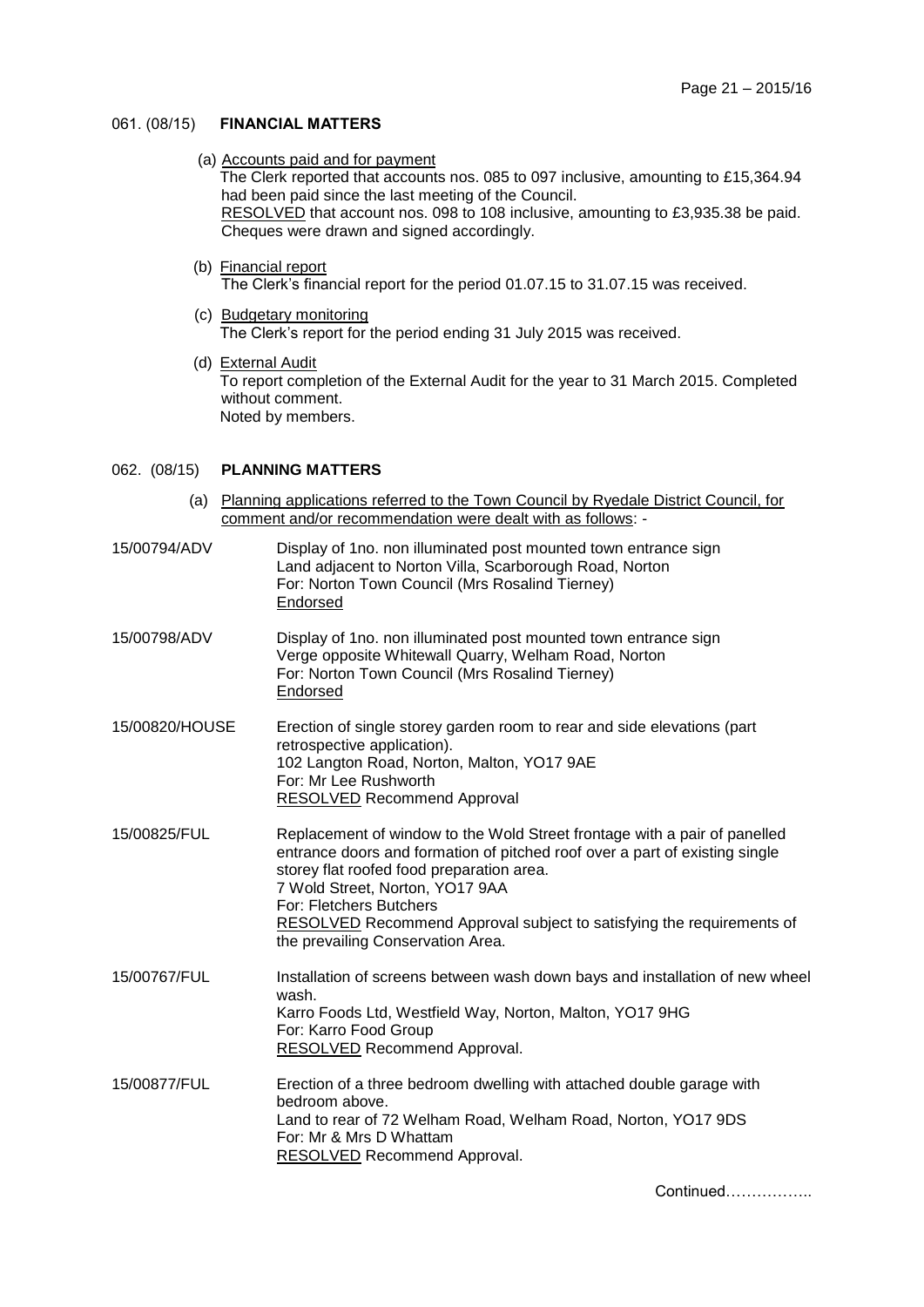| 15/00863/HOUSE | Erection of single storey side extension and conservatory to replace<br>conservatory to rear elevation.<br>81 Welham Road, Norton, Malton, YO17 9DS<br>For: Mr Robert Thompson<br>RESOLVED Recommend Approval.                                                                                                                                                                                                                  |
|----------------|---------------------------------------------------------------------------------------------------------------------------------------------------------------------------------------------------------------------------------------------------------------------------------------------------------------------------------------------------------------------------------------------------------------------------------|
| 15/00868/HOUSE | Installation of first floor dormer to north facing roof slope to form additional<br>bedroom.<br>55 The Ridings, Norton, Malton, YO17 9AP<br>For: Mr Carl Allen<br><b>RESOLVED</b> Recommend Approval.                                                                                                                                                                                                                           |
| 15/00827/FUL   | Erection of a concrete plinth to access washout valves and air valve covers<br>for the adjacent rising main scheme to include a 1.4m high surrounding post<br>and rail fence.<br>Land between River Derwent and Railway Line Menethorpe Lane,<br>Menethorpe, Malton, North Yorkshire<br>For: Yorkshire Water (Sarah Vautrey)<br><b>RESOLVED</b> Recommend Approval                                                              |
| 15/00848/FUL   | Retention of site for use as a hand car wash with retention of associated<br>equipment to include two containers, car port, two static signs, and entrance /<br>exit gates (retrospective application)<br>5 Church Street, Norton, Malton, YO17 9HP<br>For: C & A Brack (Mr C Brack)<br>RESOLVED Recommend Approval limited to one year, due to flood<br>prevention management works being required in that area in the future. |
| 15/00871/HOUSE | Erection of single storey extension to rear elevation, installation of first floor<br>dormer to rear facing roofslope and installation of rooflights to front facing<br>roofslope following demolition of existing conservatory.<br>14 Leat Close, Norton, Malton, YO17 9EQ<br>For: Mr Ronald Wilson<br>RESOLVED Recommend Approval.                                                                                            |
| 15/00915/HOUSE | Erection of two storey side extension to form additional bedroom following<br>removal of existing lean to extension.<br>13 Parliament Avenue, Norton, Malton, YO17 9HF<br>For: Mr & Mrs S Dale<br>RESOLVED: Recommend Approval                                                                                                                                                                                                  |
| 15/00916/HOUSE | Erection of two storey extension to west elevation (revised details to refusal<br>15/00251)<br>104 Parliament Street, Norton, Malton, YO17 9HE<br>For: Miss L A Schofield<br><b>RESOLVED: Recommend Approval</b>                                                                                                                                                                                                                |
| 15/00921/HOUSE | Erection of single storey extension to east elevation following removal of<br>existing conservatory<br>10 The Gallops, Norton, Malton, YO17 9JU<br>Mr & Mrs M Plumley<br><b>RESOLVED: Recommend Approval</b><br>Continued                                                                                                                                                                                                       |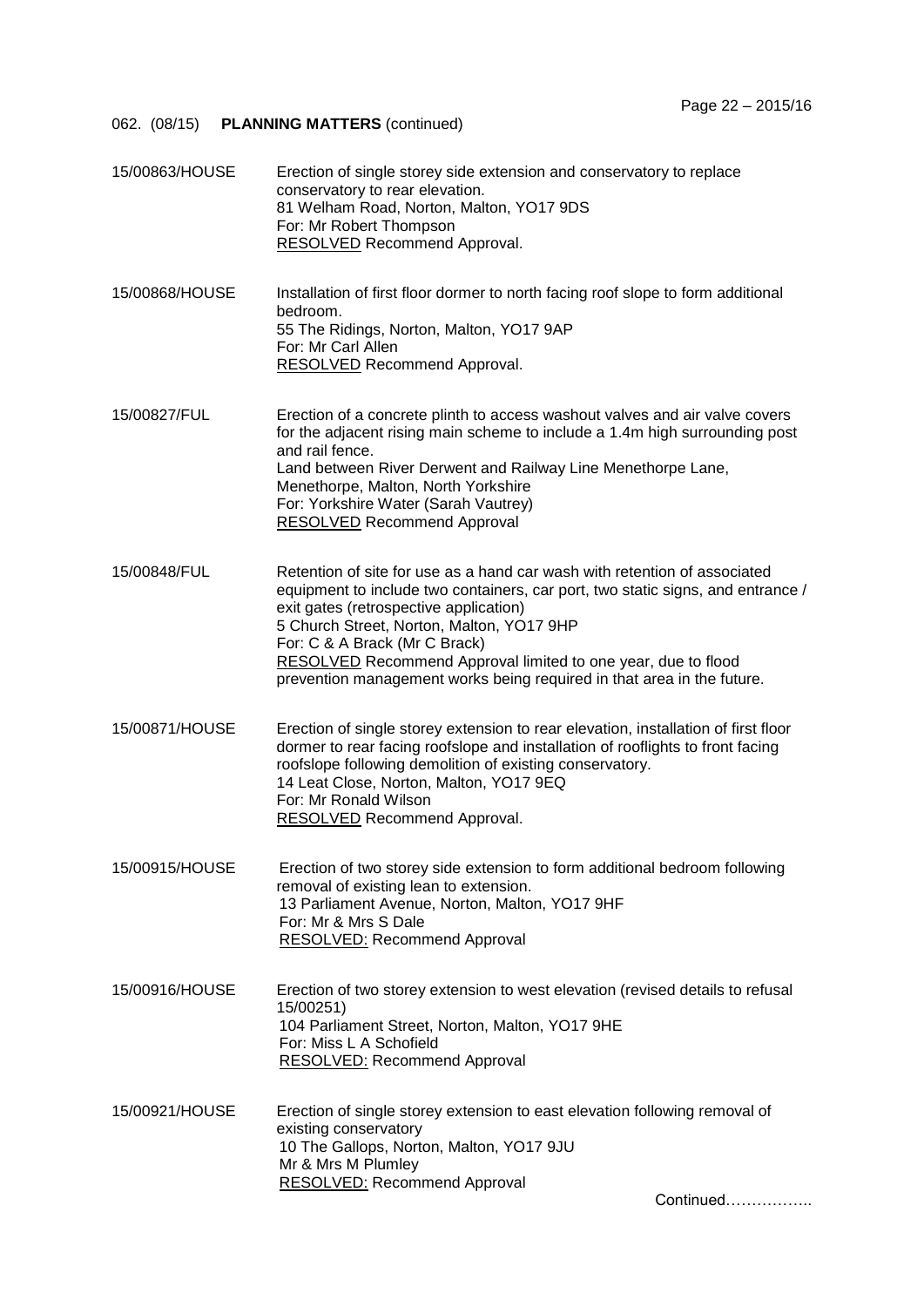#### 062. (08/15) **PLANNING MATTERS** (continued)

(b) To receive decisions notified by Ryedale District Council.

| Approved       |                                                                                                                                                                                                |
|----------------|------------------------------------------------------------------------------------------------------------------------------------------------------------------------------------------------|
| 15/00674/HOUSE | Erection of two storey side extension to include integral garage and front<br>porch<br>115 Langton Road, Norton, Malton, YO17 9AE                                                              |
|                | For: Mr E Bromilow                                                                                                                                                                             |
| Refused        |                                                                                                                                                                                                |
| 15/00098/MOUT  | Residential development of up to 79 dwellings together with formulation of<br>vehicular access - Site B<br>Land adjacent to Auburn Cottages, Langton Road, Norton<br>For: Gladman Developments |
| 15/00099/MOUT  | Residential development of up to 6 dwellings together with formulation of<br>vehicular access - Site A<br>Land to North of Sutton Grange, Langton Road, Norton<br>For: Gladman Developments    |

#### 063. (08/15) **MILTON ROOMS**

Members considered the request for funding received from the Milton Rooms Management Committee. The request had been for a year on year commitment of £5,000.00 per year. RESOLVED to approve the funding request of £5,000.00 per year, but limited to two years only when the decision would be reviewed.

### 064. (08/15) **CHRISTMAS LIGHTS**

Members received options and costings from Acorn Lighting of Harrogate and Lite of Burnley for Christmas Lighting in Church Street and Commercial Street. Costings would be for annual payments based on a three year hire contract. RESOLVED That the quotation received from Lite of Burnley be accepted in the sum of £5,600.00 per year plus switch on charges for a three year hire contract.

Members were then updated on the Christmas Lighting Competition application which had been entered by the Area Partnership on behalf of both Malton and Norton. The application had now been put forward to the final selection process which was to take place in Blackpool, when a presentation would be made on behalf of the two towns. This was to take place on the 9 September 2015.

### 065. (08/15) **ST NICHOLAS STREET CAR PARK LEASE OF CAR PARKING SPACES**

Members received estimates of probable costs for leasing the car parking spaces from Ryedale District Council and sub leasing them to the residents of Bruntwood Terrace. While debating the issues members felt that they needed to find out what the residents view would be if there was to be costs involved.

It was agreed that Councillor Mrs Keal would contact the residents and report back to Council. This item to be placed on the agenda for the next meeting.

# 066. (08/15) **SENIOR CITIZENS CHRISTMAS PARTY**

Members received a tasks list for organising the party, which outlined everything that would be required if it was to proceed on the same lines as previous years. With still no clear leader to organise the party it was agreed that the Mayor and Councillor Mrs Keal arrange a meeting with Mrs Jane Reid who traditionally helped on the day, and who had shown an interest in organising it.

Other Councillors agreeing to assist were Councillors Croser, Spencer, and Wright. Noted.

Continued……………..